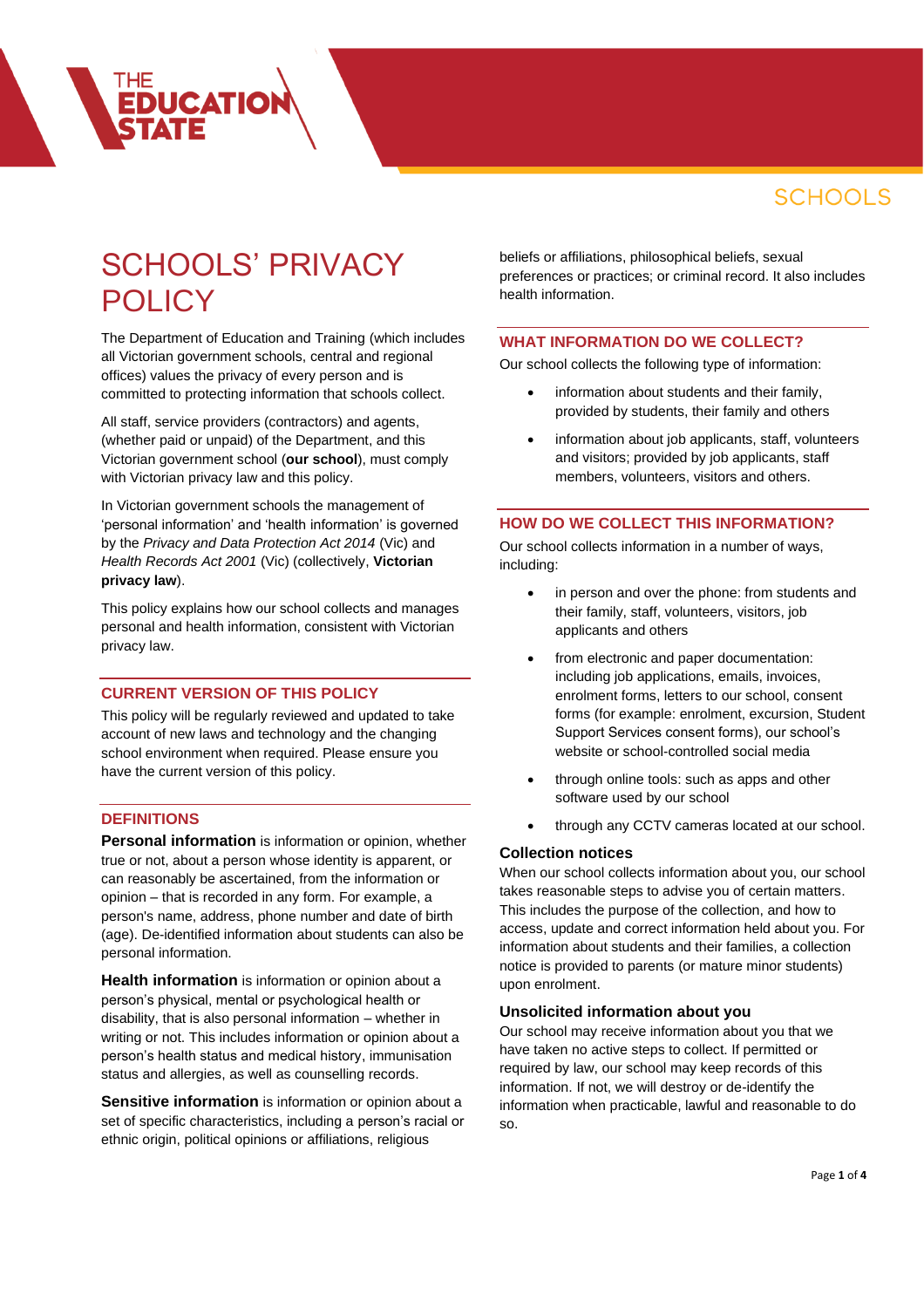### **WHY DO WE COLLECT THIS INFORMATION?**

# **Primary purposes of collecting information about students and their families**

Our school collects information about students and their families when necessary to:

educate students

**EDUCATION** 

- support students' social and emotional wellbeing, and health
- fulfil legal requirements, including to:
	- o take reasonable steps to reduce the risk of reasonably foreseeable harm to students, staff and visitors (duty of care)
	- o make reasonable adjustments for students with disabilities (anti-discrimination law)
	- o provide a safe and secure workplace (occupational health and safety law)
- enable our school to:
	- o communicate with parents about students' schooling matters and celebrate the efforts and achievements of students
	- o maintain the good order and management of our school
- enable the Department to:
	- o ensure the effective management, resourcing and administration of our school
	- o fulfil statutory functions and duties
	- o plan, fund, monitor, regulate and evaluate the Department's policies, services and functions
	- o comply with reporting requirements
	- o investigate incidents in schools and/or respond to any legal claims against the Department, including any of its schools.

### **Primary purposes of collecting information about others**

Our school collects information about staff, volunteers and job applicants:

- to assess applicants' suitability for employment or volunteering
- to administer employment or volunteer placement
- for insurance purposes, including public liability and WorkCover
- to fulfil various legal obligations, including employment and contractual obligations, occupational health and safety law and to investigate incidents
- to respond to legal claims against our school/the Department.

# **WHEN DO WE USE OR DISCLOSE INFORMATION?**

Our school uses or discloses information consistent with Victorian privacy law, as follows:

- 1. for a **primary purpose** as defined above
- 2. for a related **secondary purpose** that is reasonably to be expected – for example, to enable the school council to fulfil its objectives, functions and powers
- 3. with **notice and/or consent** including consent provided on enrolment and other forms
- 4. when **necessary to lessen or prevent a serious threat** to:
	- a person's life, health, safety or welfare
	- the public's health, safety or welfare
- 5. when **required or authorised by law** including as a result of our duty of care, anti-discrimination law, occupational health and safety law, reporting obligations to agencies such as Department of Health and Human Services and complying with tribunal or court orders, subpoenas or Victoria Police warrants
- 6. to investigate or report **unlawful activity**, or when reasonably necessary for a specified **law enforcement** purpose, including the prevention or investigation of a criminal offence or seriously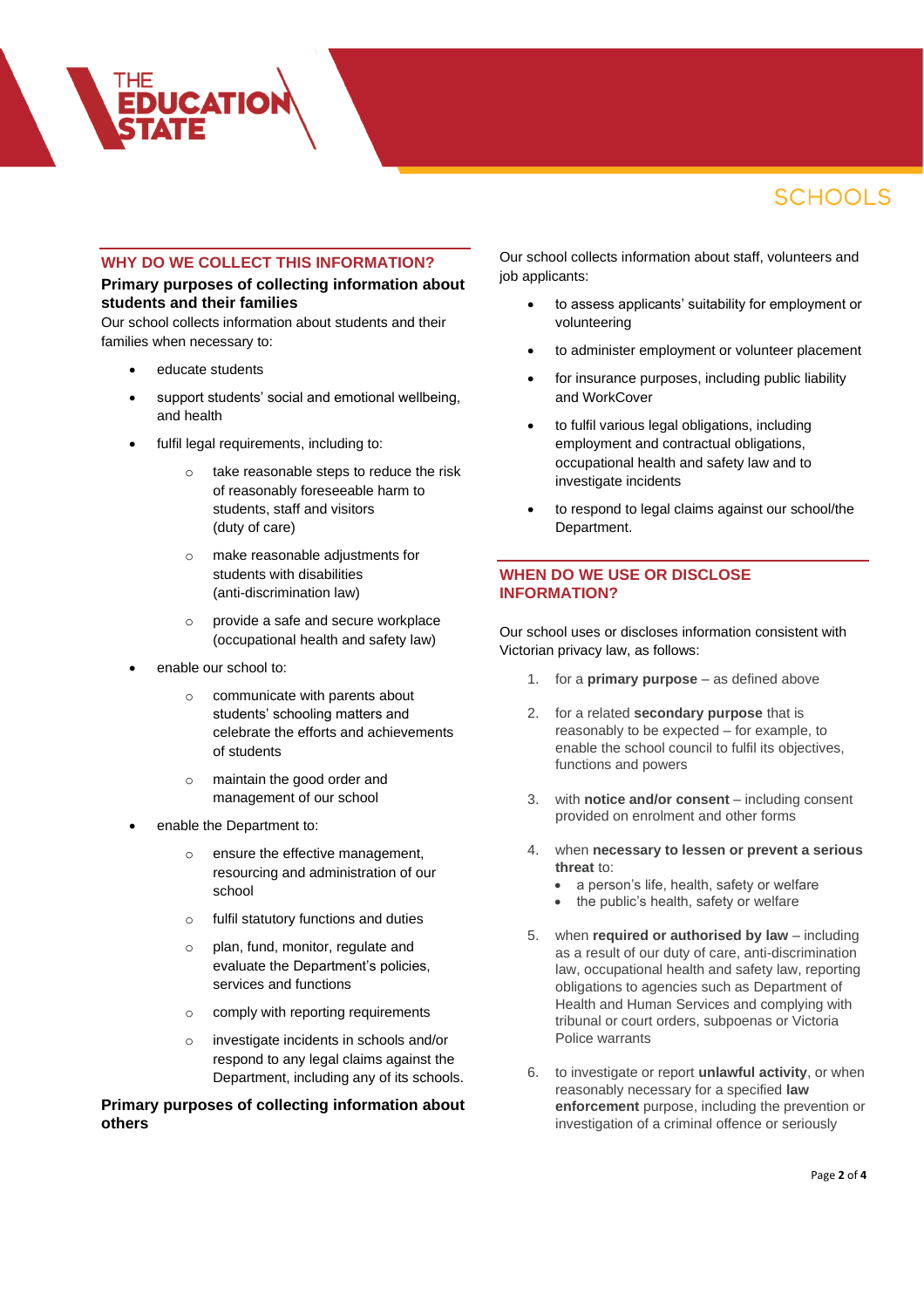improper conduct, by or on behalf of a law enforcement agency

- 7. for Department **research or school statistics** purposes
- 8. to establish or respond to a **legal claim**.

**EDUCATION** 

A unique identifier (a CASES21 code) is assigned to each student to enable the school to carry out its functions effectively.

### **STUDENT TRANSFERS BETWEEN VICTORIAN GOVERNMENT SCHOOLS**

When a student has been accepted at, and is transferring to, another Victorian government school, our school transfers information about the student to that school. This may include copies of the student's school records, including any health information.

This enables the next school to continue to provide for the education of the student, to support the student's social and emotional wellbeing and health, and to fulfil legal requirements.

### **NAPLAN RESULTS**

NAPLAN is the national assessment for students in years 3, 5, 7 and 9, in reading, writing, language and numeracy.

When a student transfers to another Victorian government school, their NAPLAN results are able to be transferred to that next school.

Additionally, a student's NAPLAN results are able to be provided to the student's previous Victorian government school to enable that school to evaluate their education program.

#### **RESPONDING TO COMPLAINTS**

On occasion our school, and the Department's central and regional offices, receive complaints from parents and others. Our school and/or the Department's central or regional offices will use and disclose information as considered appropriate to respond to these complaints (including responding to complaints made to external organisations or agencies).

# **ACCESSING YOUR INFORMATION**

All individuals, or their authorised representative(s), have a right to access, update and correct information that our school holds about them.

#### **ACCESS TO STUDENT INFORMATION**

Our school only provides school reports and ordinary school communications to parents who have a legal right to that information. Requests for access to other student information must be made by making a Freedom of Information (FOI) application through the Department's Freedom of Information Unit (see below).

In some circumstances, an authorised representative may not be entitled to information about the student. These circumstances include when granting access would not be in the student's best interests or would breach our duty of care to the student, would be contrary to a mature minor student's wishes or would unreasonably impact on the privacy of another person.

#### **ACCESS TO STAFF INFORMATION**

School staff may first seek access to their personnel file by contacting the principal. If direct access is not granted, the staff member may request access through the Department's Freedom of Information Unit.

#### **STORING AND SECURING INFORMATION**

Our school takes reasonable steps to protect information from misuse and loss, and from unauthorised access, modification and disclosure. Our school stores all paper and electronic records securely, consistent with the Department's records management policy and information security standards. All school records are disposed of, or transferred to the Public Records Office Victoria, as required by the relevant Public Records Office Standard.

When using software and contracted service providers to manage information, our school assesses these according to the appropriate departmental processes. One example of this is that staff passwords for school systems are strong and updated on a regular basis, consistent with the Department's password policy.